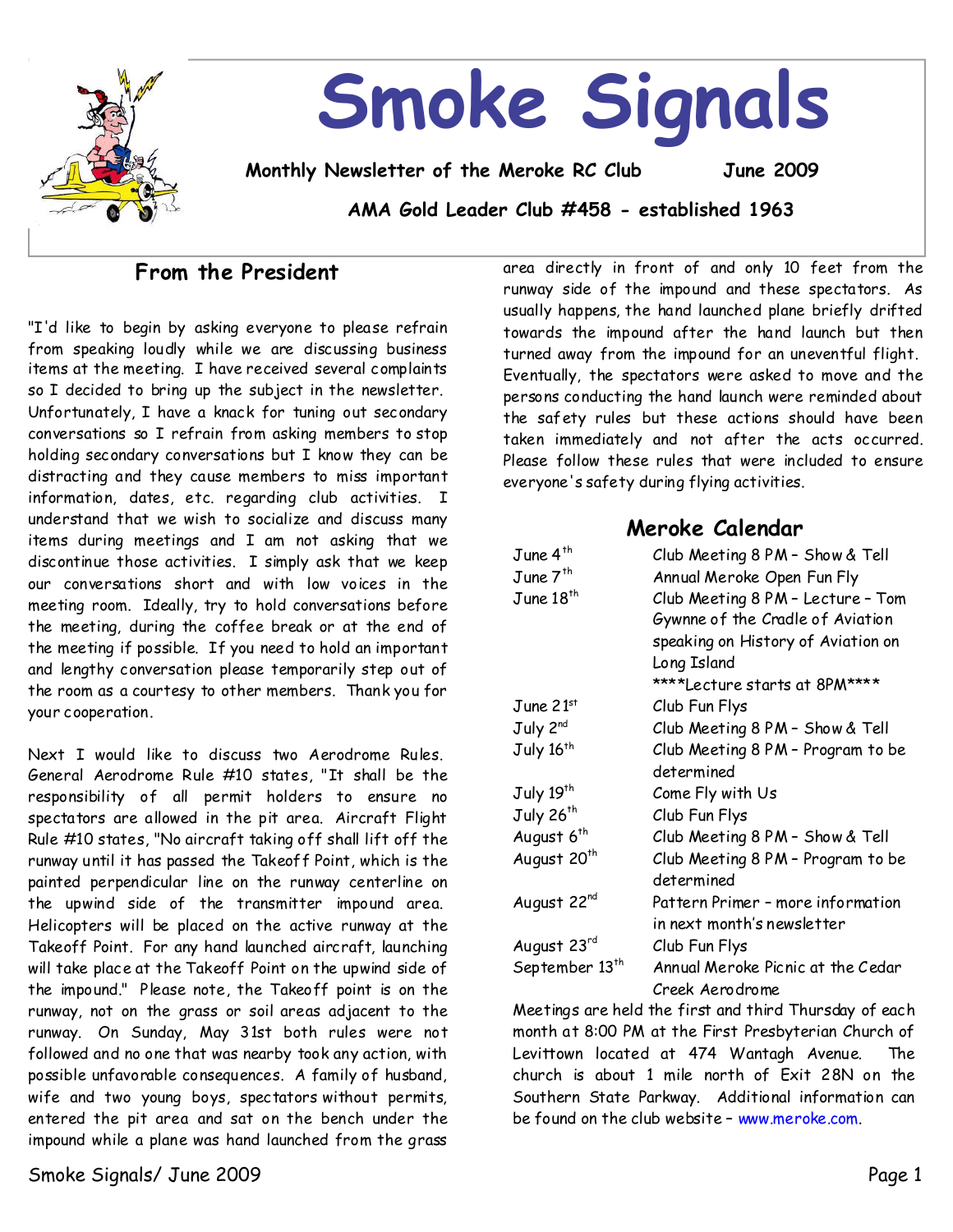# **Club Officers & Volunteers**

| <b>TAG Program</b> |
|--------------------|
|--------------------|

President Tony Pollio 516-794-9637 rctony@optonline.net **Vice President** Lou Pinto 516-785-6890 meroke36@aol.com **Treasurer** Herb Henery 631-665-6274 hahenery@aol.com **Recording Secretary** Ron Berg 516-781-3911 rberg20@ymail.com **Corresponding Secretary** Curtis Underdue 917-213-4459 curtisu@msn.com **Board of Directors** Dave Bell 516-633-0034 dave.bell0323@verizon.net Ed Wiemann 516-735-0733 eww46@man.com Nelson Ramos 631-420-2889 nel98rc@optonline.net Ted Evangelatos 516-997-0451 **Chief Field Controller** Bob Reynolds 516-775-4377 **Asst Chief Field Controllers** Tony Pollio 516-794-9637 Ed Wiemann 516-735-0733 **Field Safety Of ficer** Doug Frie 516-481-4089 **Smoke Signals Editor** Russell Rhine 516-484-0368 **Membership Committee** Frank Lasala Jaclyn Tavolario **Programs** Jaclyn Tavolario Phil Friedensohn-Advisor **Education** Charlie Lando **Friends of Cedar Creek** George Carley Ed Wiemann **Building Program**  Charlie Lando Ernie Schack **Archivists** Ron Berg Stan Blum **Webmaster** Ted Evangelatos **Social (Coffee)** Irv Kreutel Al Hammer **Raffles** Curtis Underdue **Show and Tell**  Ed Wiemann **Video Librarian** Bob Cook **Audio/Visual**  Tom Cott **Come Fly With Me** Charlie Lando Dave Bell **Open Fly-In** Ernie Schack Dave Bell **TAG Program** Charlie Lando **Monthly Fun Fly** Chris Mantzaris Gene Kolakowski **One Fly** Ted Evangelatos Jaclyn Tavolario **Dinner** Jaclyn Tavolario **Picnic** Chris Mantzaris Nick Giuffre **Contest Directors** Allen Berg Tony Pollio Ernie Schack Tom Scotto **Flight Instructors** Allen Berg Ted Evangelatos Douglas Frie Dan Gramenga Mark Klein Gene Kolakowski Ken Mandel Tim Murphy Tony Pollio Mike Hagens\* Bob Reynolds Bill Streb

**\*Flight Instruction** Al Weiner

tevangelatos@yahoo.com mrbrew@optonline.net rctony@optonline.net eww46@man.com dfrie@optonline.net rrhine@optonline.net Lou Pinto Harvey Schwartz

**Coordinator** Mike Hagens 516-546-6773

You have heard the TAG Program mentioned repeatedly over the past 3 years that we have been fortunate enough to be selected to participate in. Following is an explanation of this very important AMA Program.

Do you want to introduce model aviation to your friends and neighbors and receive local recognition and financial benefits in return? If you answered "yes," then you'll want to know more about AMA's Take Off and Grow (TAG) program.

Developed to encourage our members and clubs to promote modeling as a positive recreational activity to those in their communities, TAG was the first of several new programs implemented by AMA in 2007. Intended primarily to indoctrinate and welcome the general public to our hobby, TAG basically provides a one-day extensive introduction of model aviation with the intent of drawing new people into our hobby. This is followed by a flight training program for new members gained from the opening-day activities.

Here's how TAG works: clubs applying to host a TAG Model Aviation Day will be provided with a complete program "requirements and guidelines" document to use as a guide. This document will include ideas on pre promoting and advertising your event as well as an outline of possible activities to take place during the actual day of the event. Clubs will be encouraged to preregister attendees to help them better prepare. Each attendee will also be entered into the AMA's newly revised Introductory Pilot Program (IPP). Although there is no cost to the non-member, by becoming an IPP student, he or she will be covered under the AMA's liability protection as long as he or she is working under the supervision of an AMA Introductory Pilot (IP) Instructor.

On the actual day of the event, each attendee will be provided with brief "classroom instruction" to help (continued on next page)

Smoke Signals/ June 2009 Page 2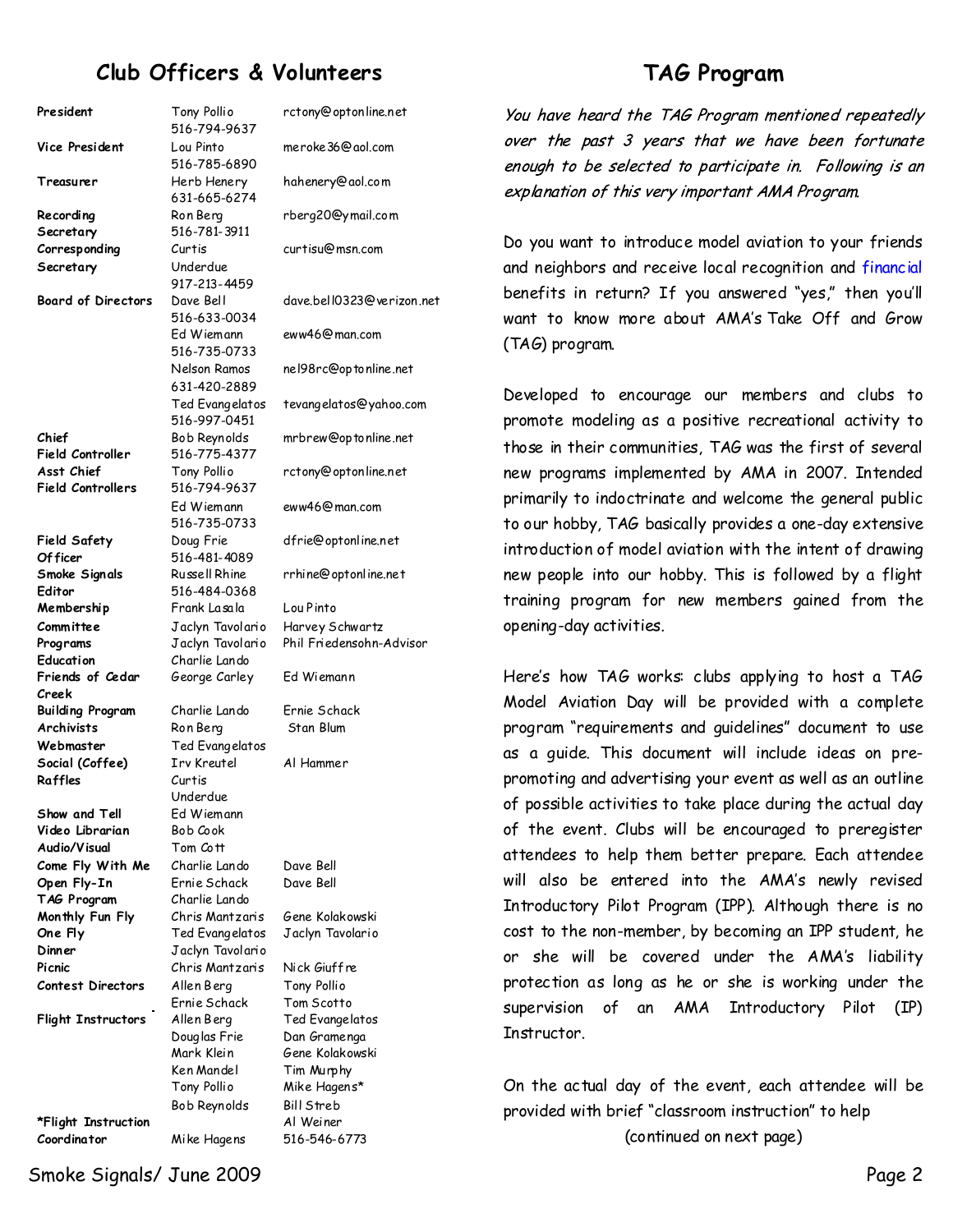familiarize them with model aviation and to give them an idea of what to expect. Next, each attendee will receive hands-on training under the supervision of a club instructor that will help them become acclimated to the basics of flight and how it all works. If the training involves radio-controlled aircraft, each attendee will be given the opportunity to fly a trainer model on a buddy box under the guidance of an AMA IP Instructor. Time permitting, multiple flights are encouraged.

If your club is selected to host a TAG Model Aviation Day, the AMA will provide up to \$1,000 in advance to use to set up your program. At the end of the event, items purchased are your club's to keep as AMA's way of saying "thanks for helping out." Through TAG, individual AMA members can also take advantage of AMA's Ambassador Program. Sign up three new Open or Senior members with AMA, and a current member will earn next year's membership as another way of saying "thanks."

Remember, too, the rewards are more than just the things listed above. Hosting a TAG Model Aviation Day is a great way to reach out to your community to give it a taste of a family-oriented recreational activity that we all enjoy so much. In addition, you'll be creating positive relationships with your neighbors that quite often can help when the time comes to keep or acquire new flying sites.

As with all of our developing programs, the AMA wants to provide the tools local clubs need to ensure the popularity of their hobby. It will require the cooperation of many to make it a success. Achieving that success will make our already wonderful hobby even better.

As Meroke members we should all be very proud of our club as we have been chosen by the AMA in all 3 years of the existence of the TAG Program to be one of only a few clubs to be given this honor. Keep the tradition going, so that we can repeat once again next year by participating in the "Come Fly With Us" event on Sunday -July  $19<sup>th</sup>$  at the Cedar Creek Aerodrome.

Smoke Signals/ June 2009 **Page 3** Page 3

# **Product Review O. S. 72FS-a 4-Stoke**

A win-win engine for any pilot! The O. S. 72FS-a 4-Stroke

offers more power in the same footprint as a 70-size–and with an ingenious oil system that boosts performance and virtually eliminates clean-up. It costs \$340.



- ß Precision machined, bar stock piston, crankshaft, camshaft, conrod and rocker arms
- ß Durable, heat-treated parts
- ß Stronger wrist pin, conrod and valve assembly designs to minimize wear and extend life
- ß Dual bearings, factory-set valves and idle for shorter setup and break-in
- ß Reversible carb and narrower camshaft for installation ease
- ß Compact mufflers can be moved in or out and rotated 360°, for more in-cowl options with fewer mods
- ß Tighter tolerances and ratchet springs help hold settings longer
- ß O-ring seals on carbs eliminate fuel/air leaks

### Specifications: Displacement: .72 ci Bore: 1.063 in. Stroke: 0.811 in. Practical rpm range: 2,400-12,500 Output: 1.2hp @ 11,000 rpm Weight w/o muffler: 16.8 oz

#### **June Birthdays**

- **1** Charles Folz
- **3** Pat Savarese
- **5 Bernard Zarem**
- **13** Terry O'Grady
- **24** Sal Seddio
- **28** Joe Cieslewicz
- **28** Doug Frie
- **30**

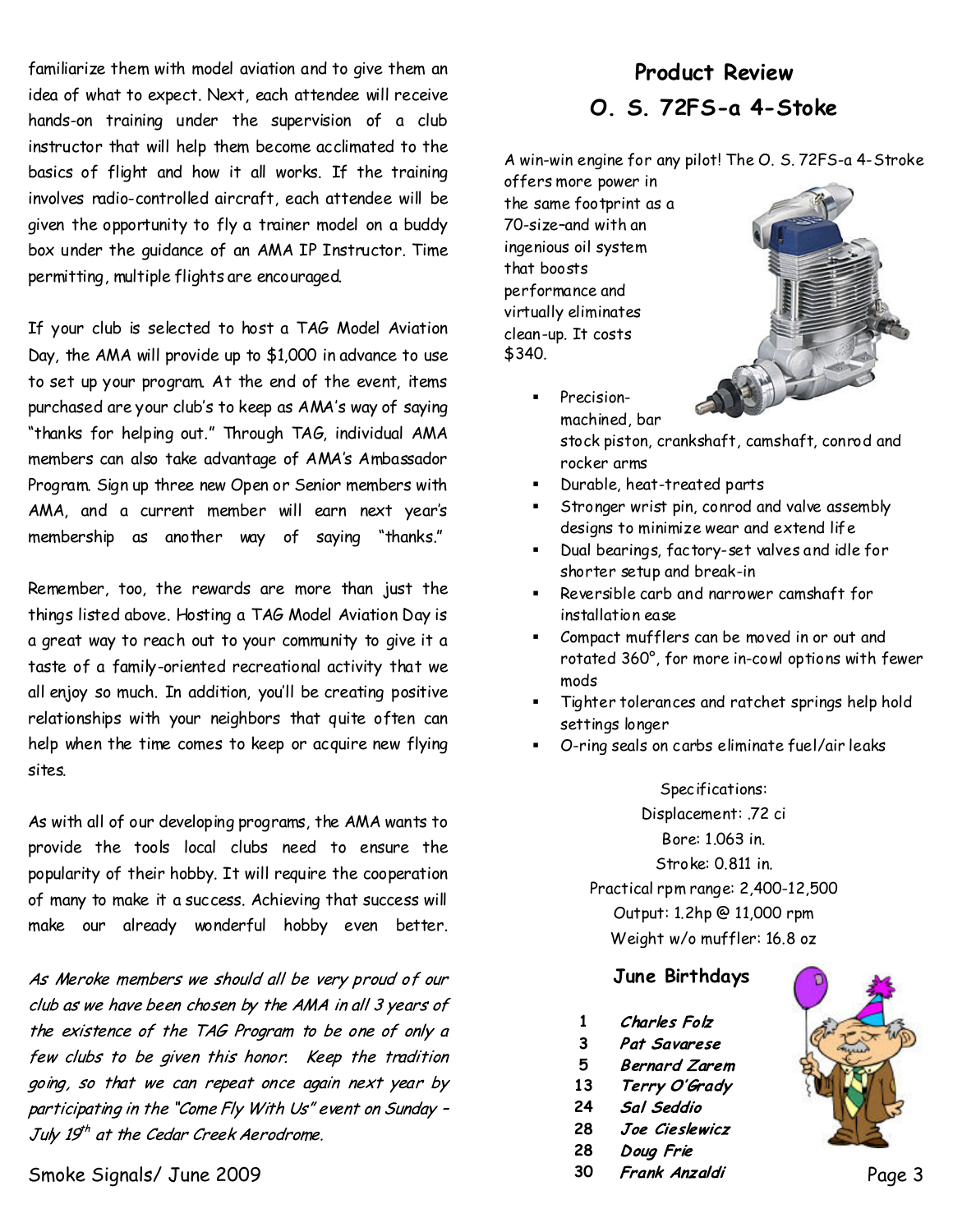# **Tech Tip**

#### **The Balancing Act**

Concern with correctly locating the actual, physical CG during the design process lead to development of the technique that is referred to as the "balancing act." This procedure has been used successfully on many models and the resulting CG's physical and design locations coincided or were very close. Here are the steps needed:

> • Gather all the fixed-weight components that you possess. For those you don't have, make "dummies" of the same weight. Your scale is used here. Expired AA, C and D batteries, lead shot, fishing sinkers, etc., are useful for "dummy" purposes.

> • Similarly, make dummies for each of the variable-weight items and wing, fuselage and tail surfaces, both horizontal and vertical.

> • Draw a side view, full-scale, of your design showing the positions of your fixed-weight items. Show your design's CG clearly—but don't detail any internal structure.

> • Locate and identify the CGs of your variable weight items—wing, fuselage and horizontal and vertical tails. Draw vertical lines from their CGs to the board that will be used as a balance beam.

> • Place a fulcrum, e.g., a spare piece of 3/4-inch balsa angle stock, on your worktable. The fulcrum should be vertically in line with the model's  $CG$ .

• Place the "balancing beam" on the fulcrum and weight the short end so that the beam is balanced on the fulcrum.

• Carefully position the fixed and variable weights, actual components and/or dummies in their respective positions, vertically below their design positions.

If balance is achieved—good. If the beam tilts down at the tail end, your design is tail heavy. Slight forward movement of power components, nose-wheel unit and possibly fuselage servos should achieve balance. Measure the distance of this forward move, and elongate the fuselage's design accordingly. If the beam tilts down at the front, your design is nose heavy. The best solution is to move the design's wing forward.

Carefully move the beam and its weights backward—then move the wing, wing servo and landing gear (or dummies) forward to the original positions relative to your side view. Some trial-and-error movement will achieve balance. The distance the beam is moved backward will indicate the distance the wing must be moved to get the actual and design CGs to coincide.

Now that the positions of all of the components have been established for the correct CG, mark your drawing accordingly. The fuselage internal structure then may be detailed.

### **Monthly Fun Fly**

The 2009 Monthly Fun Fly Season continued last month with it's  $2^{nd}$  meeting with 8 fliers competing.

| Place | Flier             | Points |
|-------|-------------------|--------|
| 1     | Bob Reynolds      | 26     |
| 2     | Tom Tavolario     | 28     |
| 3     | Ted Evangelatos   | 30     |
| 4     | Curtis Underdue   | 40     |
| 5     | Gene Kolakowski   | 42     |
| 6     | Tony Pollio*      | 49     |
| 6     | Chris Mantzaris*  | 49     |
| 8     | Nelson Ramos      | 51     |
| 9     | Allen Berg        | 54     |
| 10    | Richard Boll*     | 55     |
| 11    | Ron Berg          | 57     |
| 12    | Patrick Boll*     | 60     |
| 13    | Kevin Urso*       | 63     |
|       | * Did not compete |        |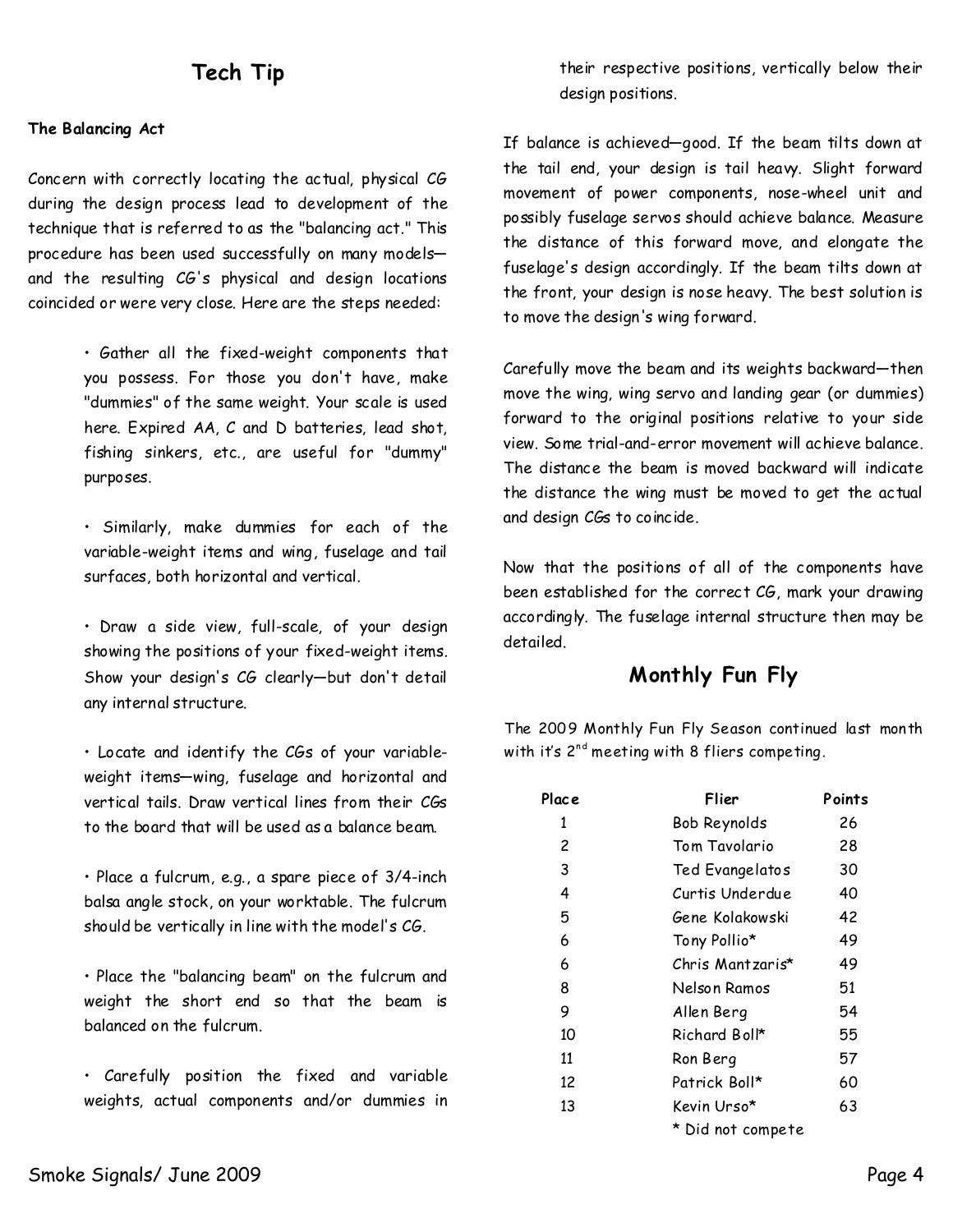### **Zurich Sunglasses**

#### **Zurich Intl. Extreme Glare for prescription glasses**

For years, Zurich International has been in the forefront of sunglass lens technology. The proprietary, Swiss procedure used by Zurich International actually blocks more glare from the sun than any other sunglass lens in

the world. The glare reduction is better in the sun than a "polarized" lens without the annoying blotches that is produced by polarization. Our "Extreme Glare" technology does not inhibit the reading of digital instruments with blinding spots as does a "Polarized" lens. Therefore, regular airplane pilots prefer the



"Extreme Glare" technology because they can read and interpret their instruments with ease without the blotches or polar spots produced by seeing through polarized lenses.

Zurich International has officially applied for a U.S. trademark to use the name "Extreme Glare" Sunglasses (which describes what our special sunglass technology is used for). Hereafter, our sunglasses (and the Swiss technology used) will be referred to as "Extreme Glare" Sunglasses, "X. G." technology.

Now, Zurich International announces a total new application of their proprietary technology that can now be used in the manufacture of prescription lenses. The Swiss procedure was previously "too expensive (\$400 to \$800) and too complicated" to do until just recently. We can now duplicate the "X.G." process in single vision, bifocal, and trifocal lenses for normal prescriptions. This will be a huge boon for many prescription wearers who do not want to wear one pair of glasses over the top of another, and to safely view objects near, or around the sun (as well as in very bright sunlight conditions, and outdoor activities).

Another benefit would be to those that are endeared to a certain fashion style, or brand name in regular sunglasses, but would prefer the performance that the "X.G." lens technology can offer. We can make non prescription lenses to fit in their special style of sunglass

> frames that will perform exactly the way our Zurich "Extreme Glare" lenses do. This is a big benefit to many which now opens a huge door of opportunity to wear any style frame that a person might choose, but with the "X.G." lenses installed in them.

> In order to complete the manufacture of lenses

with "Extreme Glare" technology, Zurich International would require your own frame style to be submitted with the correct shape, size, and color chosen by the customer. In addition, Zurich International would require a recent RX with all the optical measurements by your optical professional, which is needed to complete the correct prescription for the client. The manufacturing process will take 3-4 weeks to complete. The customer will be encouraged to see their optical professional to verify the prescription, and the fit of the eyewear after the finished lenses have been returned to the customer.

All prescription lenses will be guaranteed to be manufactured exactly to the prescription and measurements as written by the customer's optical professional, and as dictated by normal Optical standards. Obviously, Zurich International cannot be held responsible if a prescription or measurement has been written incorrectly, has omissions, or is in error in the diagnosis, or the treatment of the eyes. **Zurichsunglasses.com**